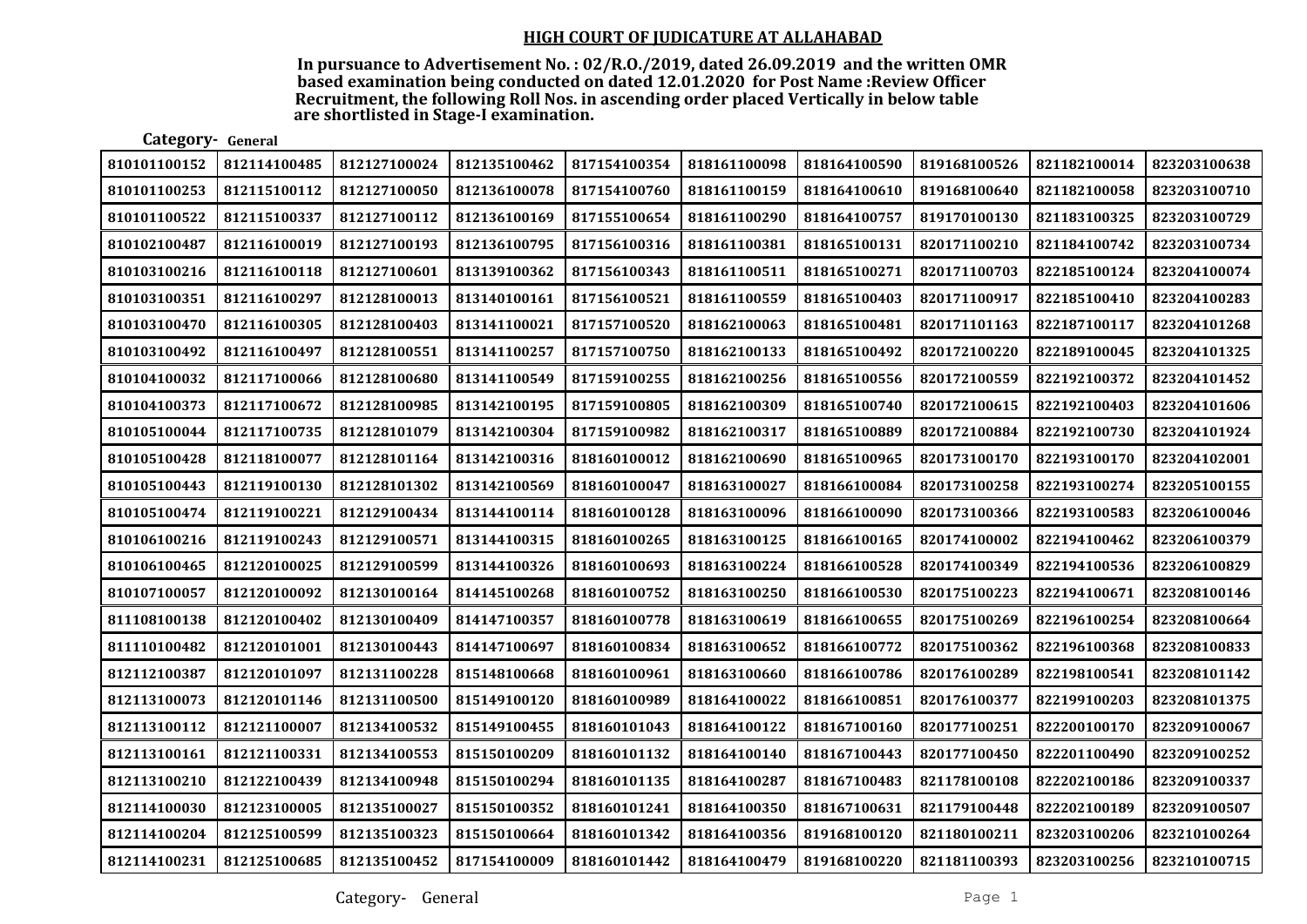In pursuance to Advertisement No. : 02/R.O./2019, dated 26.09.2019 and the written OMR based examination being conducted on dated 12.01.2020 for Post Name :Review Officer Recruitment, the following Roll Nos. in ascending order placed Vertically in below table are shortlisted in Stage-I examination.

Category- General

| 823210100906 | 823218100294 | 824228100294 | 828248100294 | 828258100258 |
|--------------|--------------|--------------|--------------|--------------|
| 823211100144 | 823218100674 | 824228100358 | 828248100303 | 828258100316 |
| 823212100045 | 823218100758 | 825229100076 | 828248100347 | 828258100504 |
| 823212100440 | 823218100831 | 825230100613 | 828248100745 | 828258100610 |
| 823212100461 | 823218100845 | 825231100191 | 828249100096 | 828258100707 |
| 823212100525 | 823218100891 | 825232100208 | 828249100557 | 828258100716 |
| 823212100590 | 823219100418 | 825232100247 | 828250100574 | 828258100870 |
| 823212100962 | 823219100487 | 825232100272 | 828251100134 |              |
| 823213100434 | 823219100957 | 825232100407 | 828251100231 |              |
| 823213100506 | 823220100071 | 825232100475 | 828251100252 |              |
| 823213100515 | 823220100072 | 825233100176 | 828251100318 |              |
| 823213100566 | 823220100353 | 825233100378 | 828251100692 |              |
| 823213100873 | 823220100875 | 825233100419 | 828251100768 |              |
| 823213100879 | 823221100122 | 826235100764 | 828251100882 |              |
| 823214100184 | 823221100152 | 826236100050 | 828251100919 |              |
| 823214100706 | 823221100186 | 826236100263 | 828252100206 |              |
| 823215100234 | 823221100555 | 826236100278 | 828252100297 |              |
| 823216100056 | 823222100334 | 826238100070 | 828253100324 |              |
| 823216100565 | 823223100471 | 826240100037 | 828253100531 |              |
| 823216100613 | 824225100083 | 826241100421 | 828253100589 |              |
| 823216100711 | 824225100122 | 827242100175 | 828253100619 |              |
| 823216100856 | 824225100261 | 828245100280 | 828253100712 |              |
| 823217100159 | 824225100779 | 828245100465 | 828254100425 |              |
| 823217100306 | 824226100086 | 828246100182 | 828255100172 |              |
| 823217100364 | 824226100655 | 828247100574 | 828257100061 |              |
| 823217100495 | 824227100356 | 828247100722 | 828257100404 |              |
| 823218100037 | 824227100790 | 828248100008 | 828257100634 |              |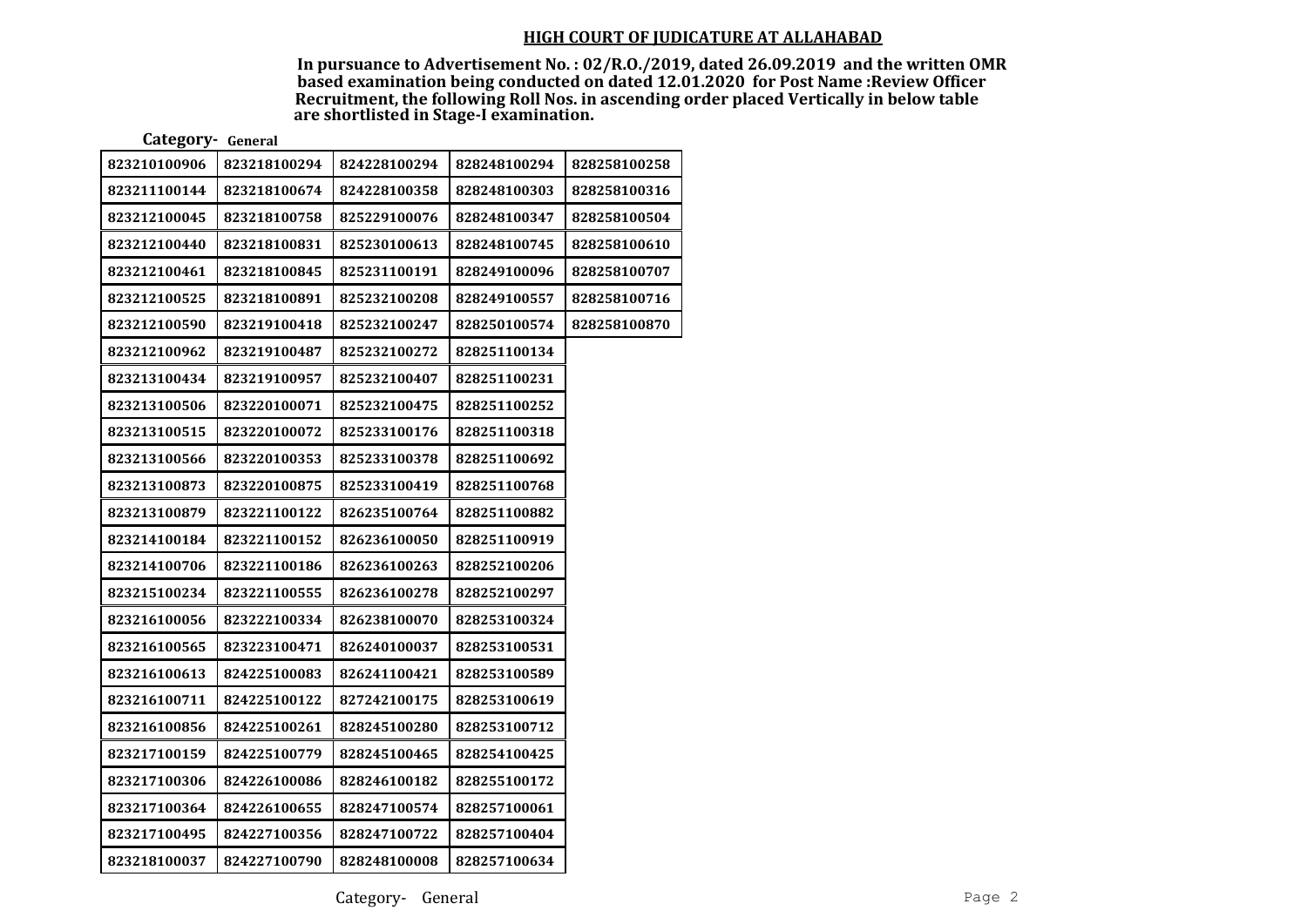In pursuance to Advertisement No. : 02/R.O./2019, dated 26.09.2019 and the written OMR based examination being conducted on dated 12.01.2020 for Post Name :Review Officer Recruitment, the following Roll Nos. in ascending order placed Vertically in below table are shortlisted in Stage-I examination.

Category- Other Backward Classes

| 810101100875 | 812120100314 | 814145100385 | 818160101294 | 821179100370 | 823209100184 | 823223100708 | 828250100529 |
|--------------|--------------|--------------|--------------|--------------|--------------|--------------|--------------|
| 810102100082 | 812121100183 | 814146100413 | 818160101410 | 821179100430 | 823209100706 | 823223100731 | 828250100531 |
| 810102100169 | 812121100364 | 814147100738 | 818161100601 | 821181100391 | 823212100264 | 823224100189 | 828250100652 |
| 810102100312 | 812123100114 | 815149100039 | 818162100054 | 821184100173 | 823212100675 | 824225100283 | 828253100103 |
| 810102100492 | 812126100322 | 815149100127 | 818163100635 | 822185100381 | 823212100821 | 824225100434 | 828253100350 |
| 810103100353 | 812127100242 | 815150100278 | 818164100139 | 822185100450 | 823214100648 | 824226100108 | 828255100086 |
| 810104100487 | 812127100283 | 815151100076 | 818164100676 | 822187100442 | 823216100640 | 824227100528 | 828255100224 |
| 810105100419 | 812127100469 | 815151100339 | 818166100154 | 822188100401 | 823217100015 | 824227100704 | 828255100676 |
| 810106100523 | 812127100883 | 816152100500 | 818166100467 | 822190100175 | 823217100049 | 824228100023 | 828256100179 |
| 810107100135 | 812127100956 | 816152100561 | 818166100725 | 822190100381 | 823217100203 | 824228100409 |              |
| 810107100241 | 812128100409 | 816153100174 | 818166100778 | 822191100244 | 823217100670 | 825229100382 |              |
| 811108100476 | 812128101609 | 816153100463 | 818167100159 | 822192100099 | 823217100874 | 825232100471 |              |
| 811109100165 | 812129100423 | 816153100669 | 818167100176 | 822192100140 | 823217100924 | 826235100105 |              |
| 812112100338 | 812129100572 | 816153100843 | 818167100352 | 822194100183 | 823218100131 | 827242100302 |              |
| 812113100084 | 812130100085 | 817154100692 | 818167100435 | 822196100039 | 823218100180 | 827243100301 |              |
| 812114100582 | 812130100323 | 817156100861 | 818167100584 | 822197100322 | 823218100493 | 827243100460 |              |
| 812115100202 | 812130100819 | 817157100326 | 819168100371 | 822200100441 | 823219100082 | 827244100006 |              |
| 812115100482 | 812133100371 | 817157100355 | 820171100006 | 823204100062 | 823219100699 | 827244100459 |              |
| 812115100547 | 812134100463 | 817157100888 | 820171100257 | 823204100064 | 823219100863 | 827244100478 |              |
| 812116100105 | 812134100876 | 817159100512 | 820171101014 | 823204102027 | 823220100140 | 828247100568 |              |
| 812116100395 | 812136100335 | 817159100550 | 820172100362 | 823206100267 | 823220100323 | 828247100577 |              |
| 812117100308 | 813138100088 | 817159100642 | 820172101117 | 823206100438 | 823220100581 | 828248100309 |              |
| 812117100615 | 813138100261 | 818160100003 | 820172101183 | 823206100599 | 823220100964 | 828249100179 |              |
| 812118100361 | 813141100658 | 818160100253 | 820174100944 | 823207100213 | 823221100089 | 828249100423 |              |
| 812119100184 | 813142100177 | 818160100360 | 820177100315 | 823208100434 | 823222100087 | 828249100569 |              |
| 812120100037 | 813142100343 | 818160100694 | 821178100367 | 823208101197 | 823222100447 | 828250100454 |              |
| 812120100271 | 813144100449 | 818160101211 | 821179100074 | 823208101212 | 823223100362 | 828250100516 |              |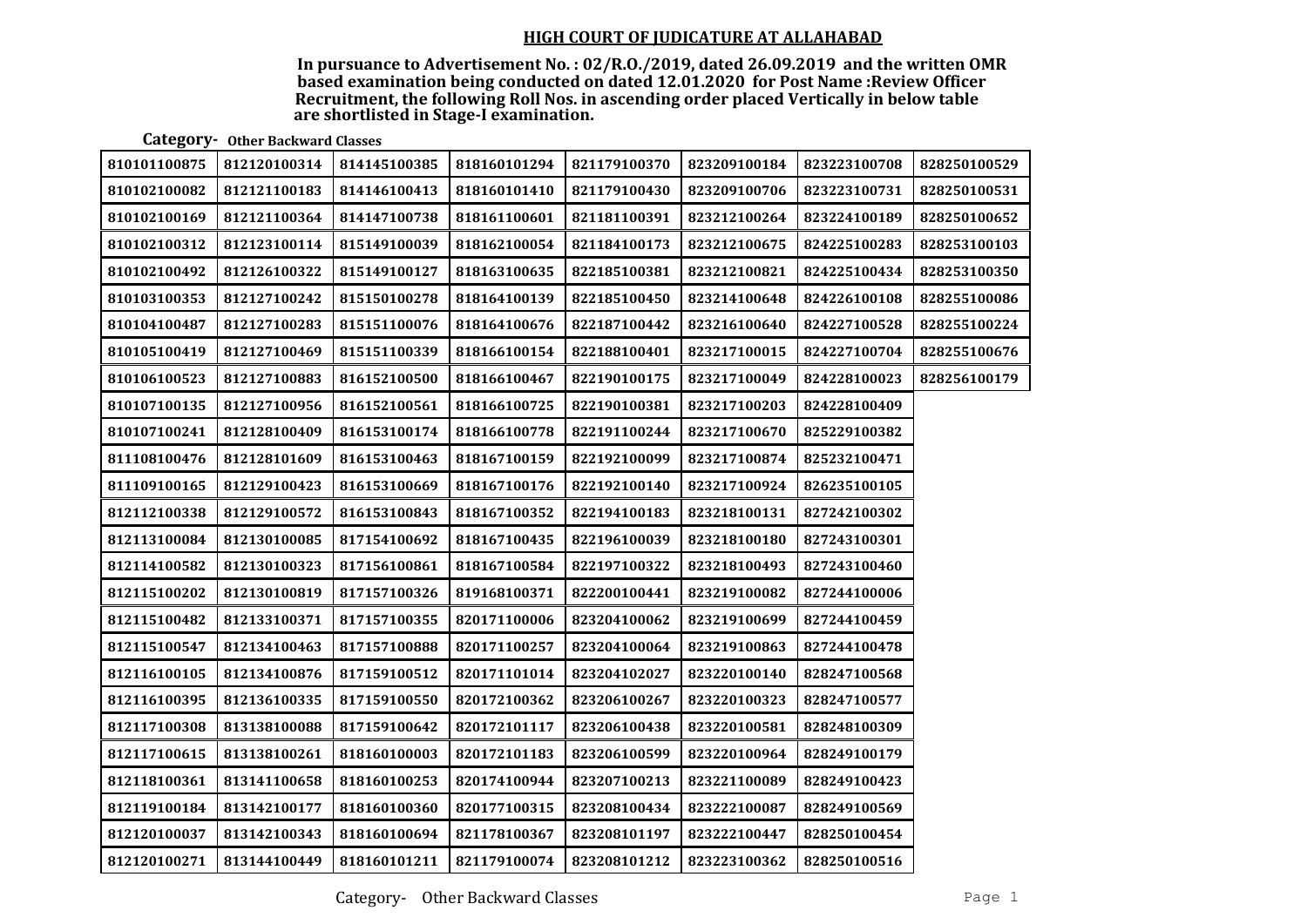In pursuance to Advertisement No. : 02/R.O./2019, dated 26.09.2019 and the written OMR based examination being conducted on dated 12.01.2020 for Post Name :Review Officer Recruitment, the following Roll Nos. in ascending order placed Vertically in below table are shortlisted in Stage-I examination.

Category- Scheduled Caste

| 810101100499 | 812133100154 | 818160101046 | 821182100288 | 823209100132 | 824228100455 |
|--------------|--------------|--------------|--------------|--------------|--------------|
| 810102100496 | 812135100033 | 818162100503 | 821182100471 | 823211100091 | 825230100367 |
| 810103100395 | 812135100317 | 818163100322 | 821184100729 | 823212100742 | 825231100340 |
| 810104100026 | 812136100608 | 818164100063 | 822187100546 | 823213100065 | 825232100512 |
| 810104100388 | 813140100062 | 818164100211 | 822189100629 | 823213100249 | 826234100209 |
| 810104100456 | 813140100438 | 818164100297 | 822190100118 | 823213100339 | 826234100502 |
| 811109100022 | 813141100227 | 818164100611 | 822190100154 | 823213100966 | 826235100485 |
| 811111100165 | 813142100182 | 818165100443 | 822192100064 | 823214100414 | 826236100130 |
| 811111100420 | 813144100083 | 818165100636 | 822192100587 | 823215100015 | 826237100489 |
| 812116100166 | 814147100212 | 818165100993 | 822194100410 | 823216100174 | 826241100270 |
| 812117100652 | 815148100242 | 818166100502 | 822197100224 | 823217100750 | 826241100357 |
| 812117100762 | 815148100674 | 818166100762 | 822197100559 | 823217100802 | 827242100224 |
| 812118100012 | 815150100545 | 818167100079 | 822197100648 | 823218100589 | 827243100252 |
| 812122100377 | 815151100256 | 820171100446 | 822198100608 | 823219100929 | 828246100196 |
| 812125100579 | 815151100384 | 820171100710 | 822199100155 | 823220100560 | 828248100710 |
| 812126100389 | 816152100427 | 820172100590 | 822200100145 | 823220100634 | 828248100770 |
| 812127100868 | 816153100338 | 820172100653 | 822202100030 | 823220100850 | 828249100295 |
| 812127100887 | 816153100853 | 820175100139 | 823203100466 | 823221100331 | 828249100312 |
| 812127101151 | 817154100494 | 820177100008 | 823203100780 | 823222100112 | 828249100476 |
| 812127101221 | 817156100753 | 820177100138 | 823203100879 | 823222100900 | 828250100477 |
| 812127101434 | 817158100041 | 821178100066 | 823204101168 | 823224100369 | 828251100900 |
| 812128100054 | 817159100768 | 821178100408 | 823204101719 | 824225100274 | 828253100114 |
| 812128100897 | 818160100494 | 821178100443 | 823205100787 | 824225100786 | 828254100059 |
| 812129100035 | 818160100589 | 821179100265 | 823206100376 | 824226100248 |              |
| 812129100782 | 818160100595 | 821179100487 | 823206100757 | 824227100432 |              |
| 812132100027 | 818160100630 | 821180100006 | 823208100218 | 824227100782 |              |
| 812132100524 | 818160100794 | 821181100211 | 823208100777 | 824228100025 |              |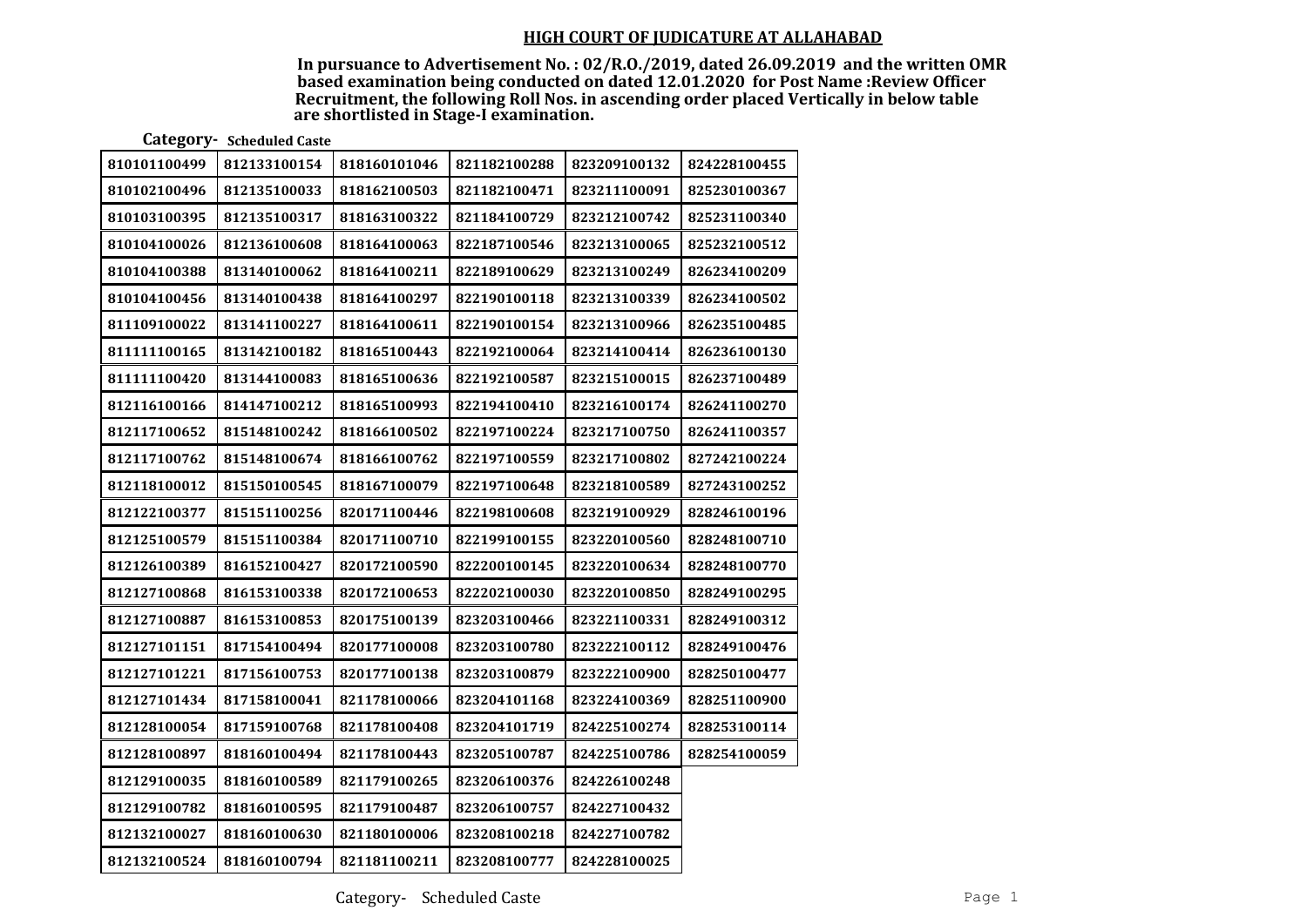In pursuance to Advertisement No. : 02/R.O./2019, dated 26.09.2019 and the written OMR based examination being conducted on dated 12.01.2020 for Post Name :Review Officer Recruitment, the following Roll Nos. in ascending order placed Vertically in below table are shortlisted in Stage-I examination.

Category- Scheduled Tribe 812120100253 812135100250 818162100455

828248100628

828250100473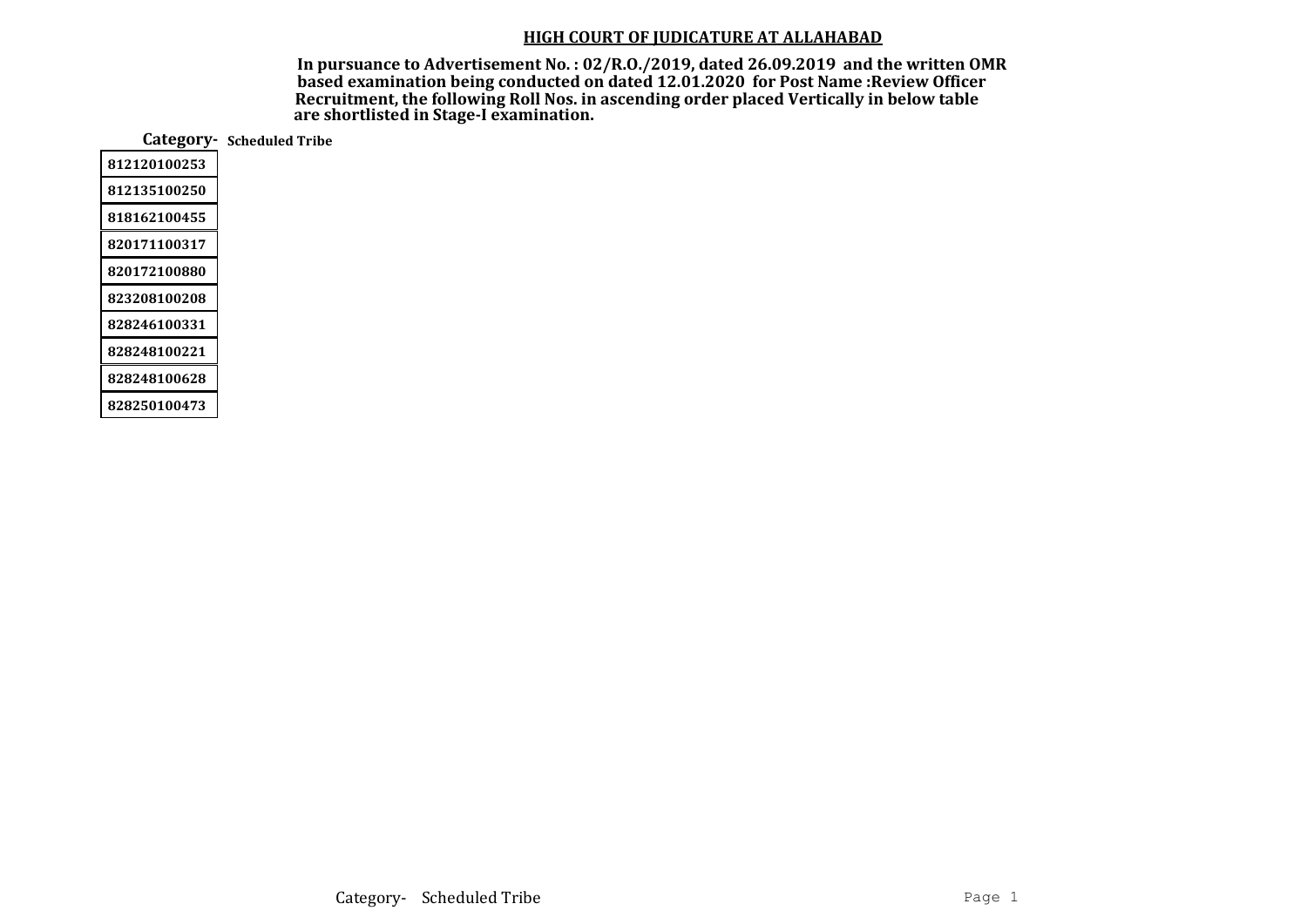In pursuance to Advertisement No. : 02/R.O./2019, dated 26.09.2019 and the written OMR based examination being conducted on dated 12.01.2020 for Post Name :Review Officer Recruitment, the following Roll Nos. in ascending order placed Vertically in below table are shortlisted in Stage-I examination.

Category- Sports Person

823222100823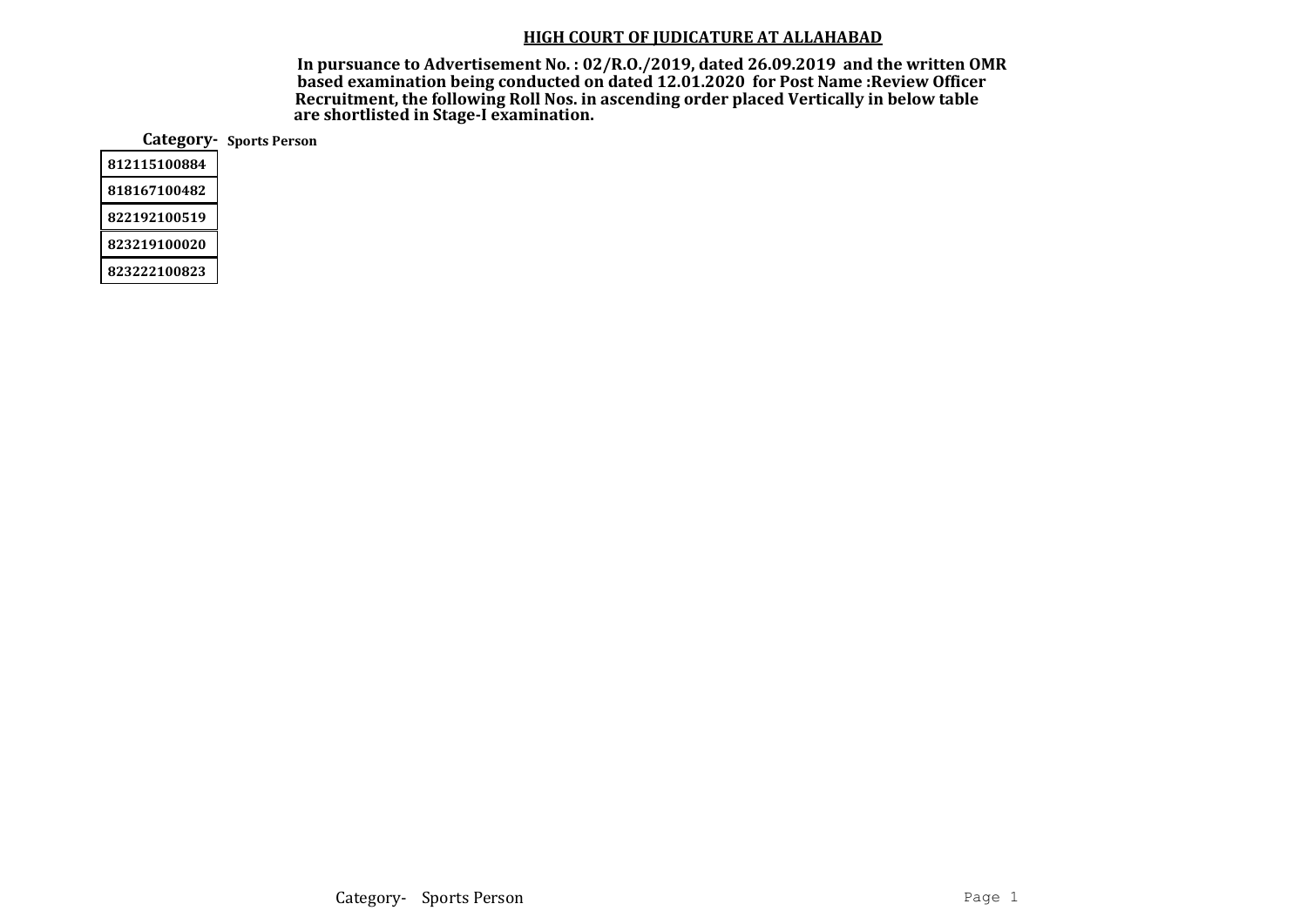In pursuance to Advertisement No. : 02/R.O./2019, dated 26.09.2019 and the written OMR based examination being conducted on dated 12.01.2020 for Post Name :Review Officer Recruitment, the following Roll Nos. in ascending order placed Vertically in below table are shortlisted in Stage-I examination.

Category- D.F.F.

| 812131100340 |
|--------------|
| 818160100230 |
| 818161100077 |
| 818163100315 |
| 819169100546 |
| 820171100357 |
| 822200100215 |
| 823210100684 |
| 823216100253 |
| 823216100514 |
| 823218100307 |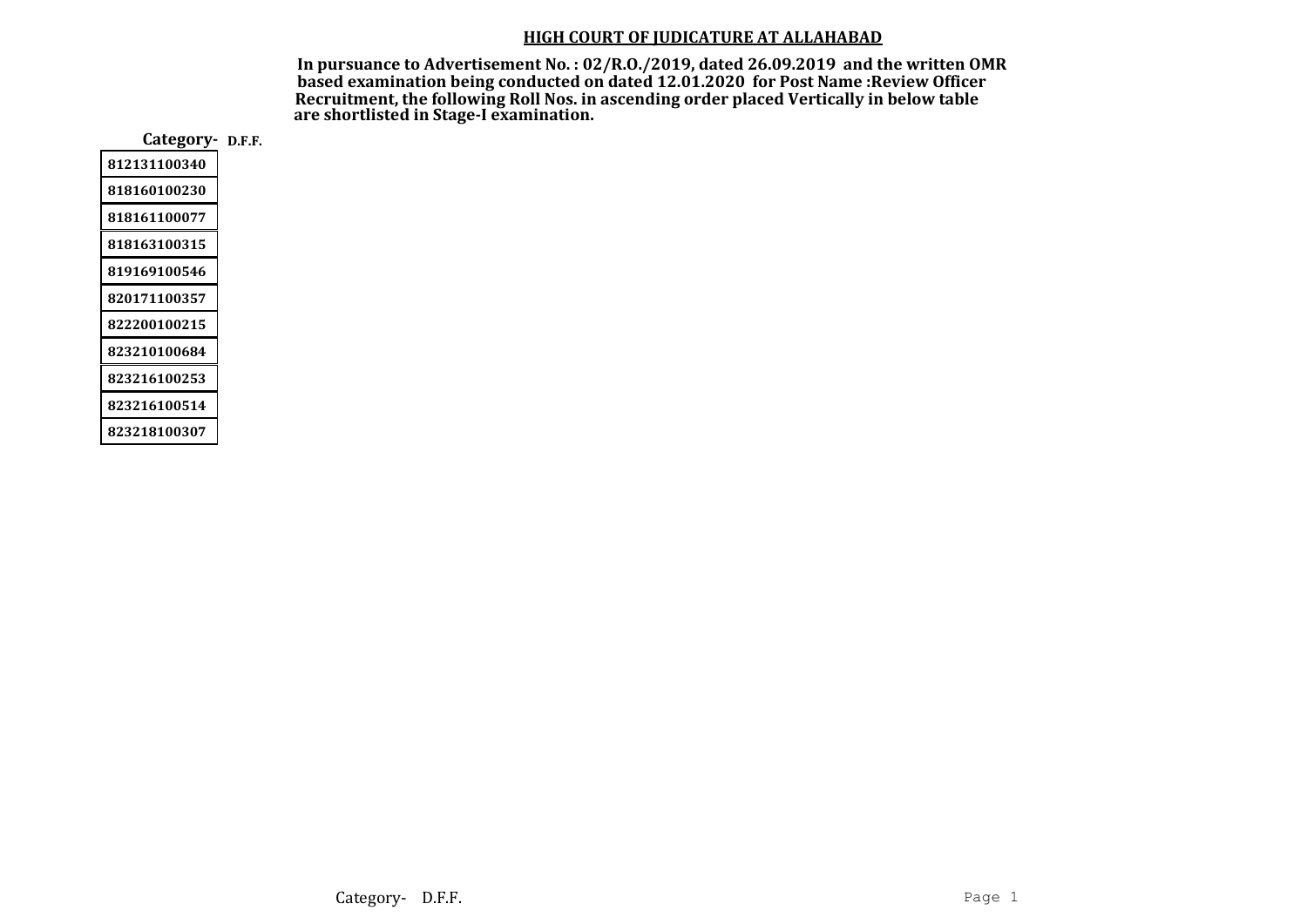In pursuance to Advertisement No. : 02/R.O./2019, dated 26.09.2019 and the written OMR based examination being conducted on dated 12.01.2020 for Post Name :Review Officer Recruitment, the following Roll Nos. in ascending order placed Vertically in below table are shortlisted in Stage-I examination.

Category- Physically Challenged

| 810101100176 |
|--------------|
| 810102100422 |
| 812113100009 |
| 812116100217 |
| 812118100490 |
| 812122100355 |
| 812128101313 |
| 812132100122 |
| 818161100024 |
| 818161100067 |
| 820173100041 |
| 823205100139 |
| 823210100404 |
| 824228100239 |
| 826236100345 |
| 828247100665 |
| 828258100703 |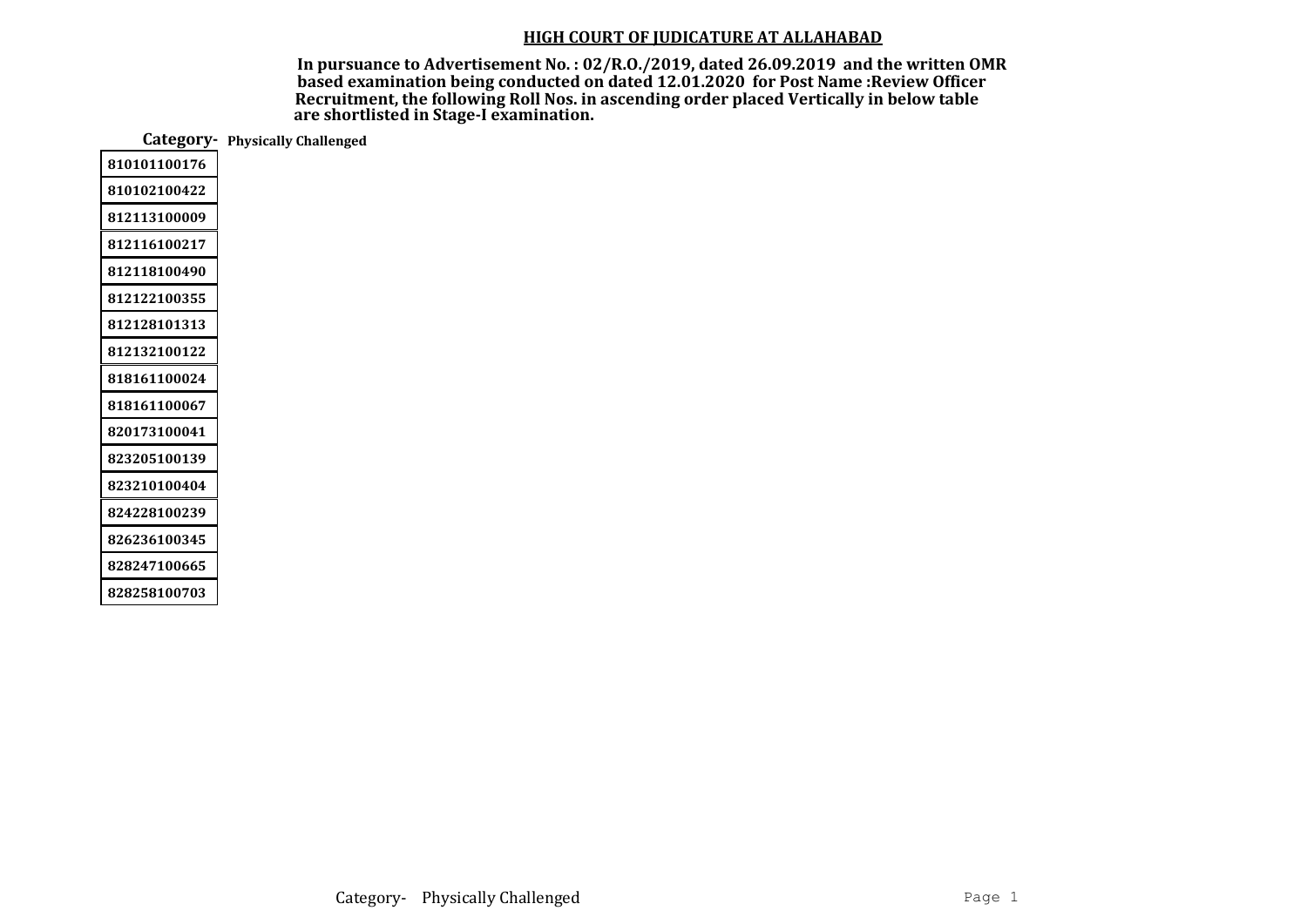In pursuance to Advertisement No. : 02/R.O./2019, dated 26.09.2019 and the written OMR based examination being conducted on dated 12.01.2020 for Post Name :Review Officer Recruitment, the following Roll Nos. in ascending order placed Vertically in below table are shortlisted in Stage-I examination.

| Category- E.S.M. |              |  |  |  |
|------------------|--------------|--|--|--|
| 810105100337     | 823207100129 |  |  |  |
| 810106100737     | 824225100031 |  |  |  |
| 810107100045     | 824226100028 |  |  |  |
| 811109100379     | 825232100207 |  |  |  |
| 812123100338     | 828248100495 |  |  |  |
| 812127101180     | 828253100333 |  |  |  |
| 812132100557     |              |  |  |  |
| 813138100137     |              |  |  |  |
| 813138100301     |              |  |  |  |
| 813139100172     |              |  |  |  |
| 813141100087     |              |  |  |  |
| 813141100535     |              |  |  |  |
| 813141100622     |              |  |  |  |
| 817154100695     |              |  |  |  |
| 817155100462     |              |  |  |  |
| 818160100129     |              |  |  |  |
| 818160100740     |              |  |  |  |
| 820171100391     |              |  |  |  |
| 820174100949     |              |  |  |  |
| 821182100475     |              |  |  |  |
| 821183100458     |              |  |  |  |
| 822187100218     |              |  |  |  |
| 822195100701     |              |  |  |  |
| 822198100227     |              |  |  |  |
| 823204101026     |              |  |  |  |
| 823204101116     |              |  |  |  |
| 823206100083     |              |  |  |  |